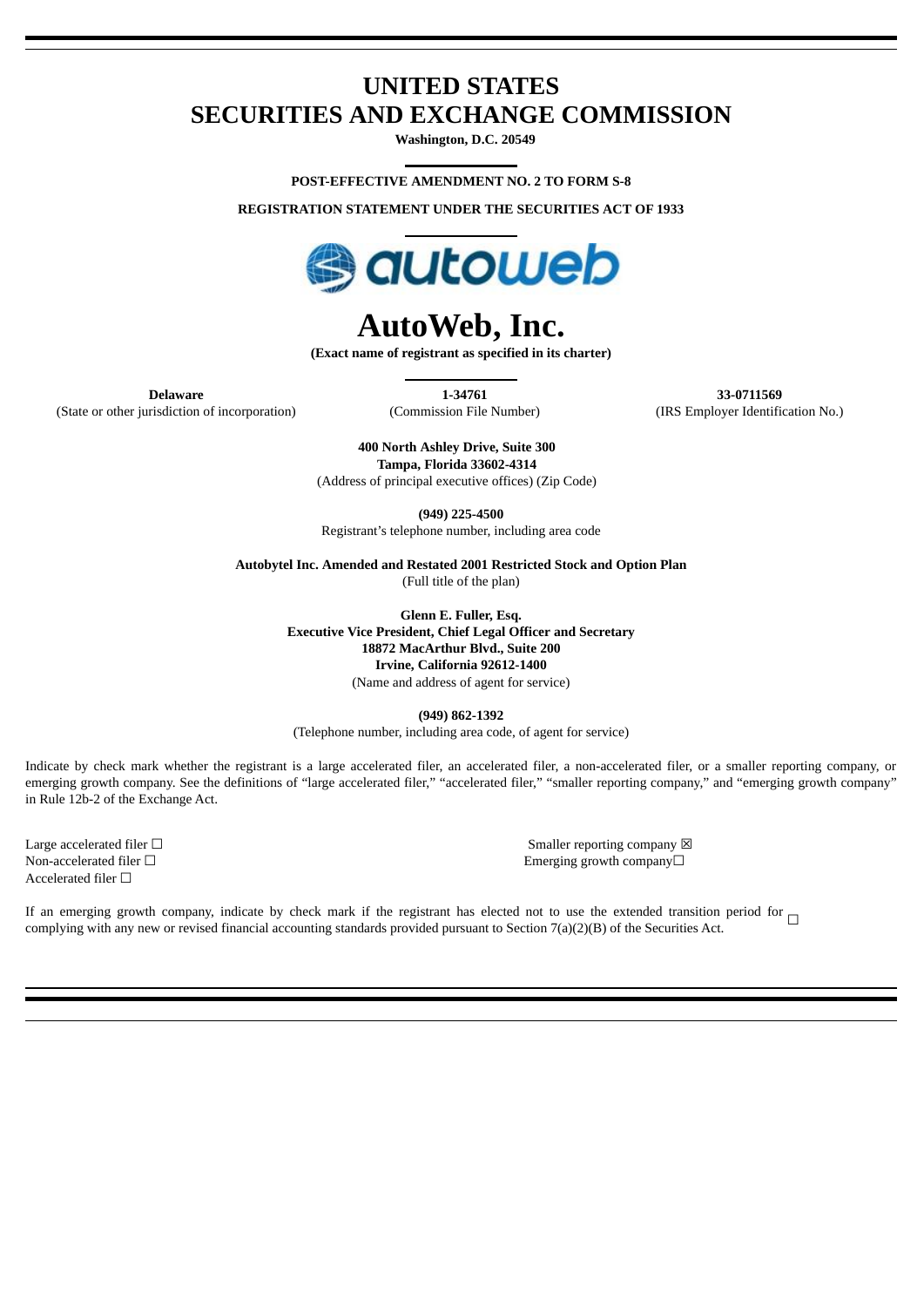## **Explanatory Note Deregistration of Shares**

AutoWeb, Inc. (formerly Autobytel Inc.), a Delaware corporation ("**Registrant**"), is filing this Post-Effective Amendment No. 2 to the Form S-8 Registration Statement (File No. 333-67692) to deregister shares of Registrant's common stock, par value \$0.001 per share ("**Shares**"), previously registered for offer and sale under Registrant's Amended and Restated 2001 Restricted Stock and Option Plan formerly known as the Autobytel.com Inc. 2001 Restricted Stock Plan (the "**Plan**").

On August 16, 2001, Registrant filed with the Securities and Exchange Commission (the "**Commission**"), a Registration Statement on Form S-8 (File No. 333-67692), as amended by that certain Post-Effective Amendment No.1 to Form S-8 filed with the Commission on July 31, 2003 (as amended, the "**Form S-8**"), pursuant to which it registered 1,500,000 Shares to be issued to participants under the Plan.

In accordance with an undertaking made by Registrant in the Form S-8 to remove from registration, by means of a post-effective amendment, any of the Shares that had been registered for issuance that remain unsold at the termination of the offering, Registrant hereby removes from registration all of such Shares of Registrant registered but unsold under the Form S-8, if any.